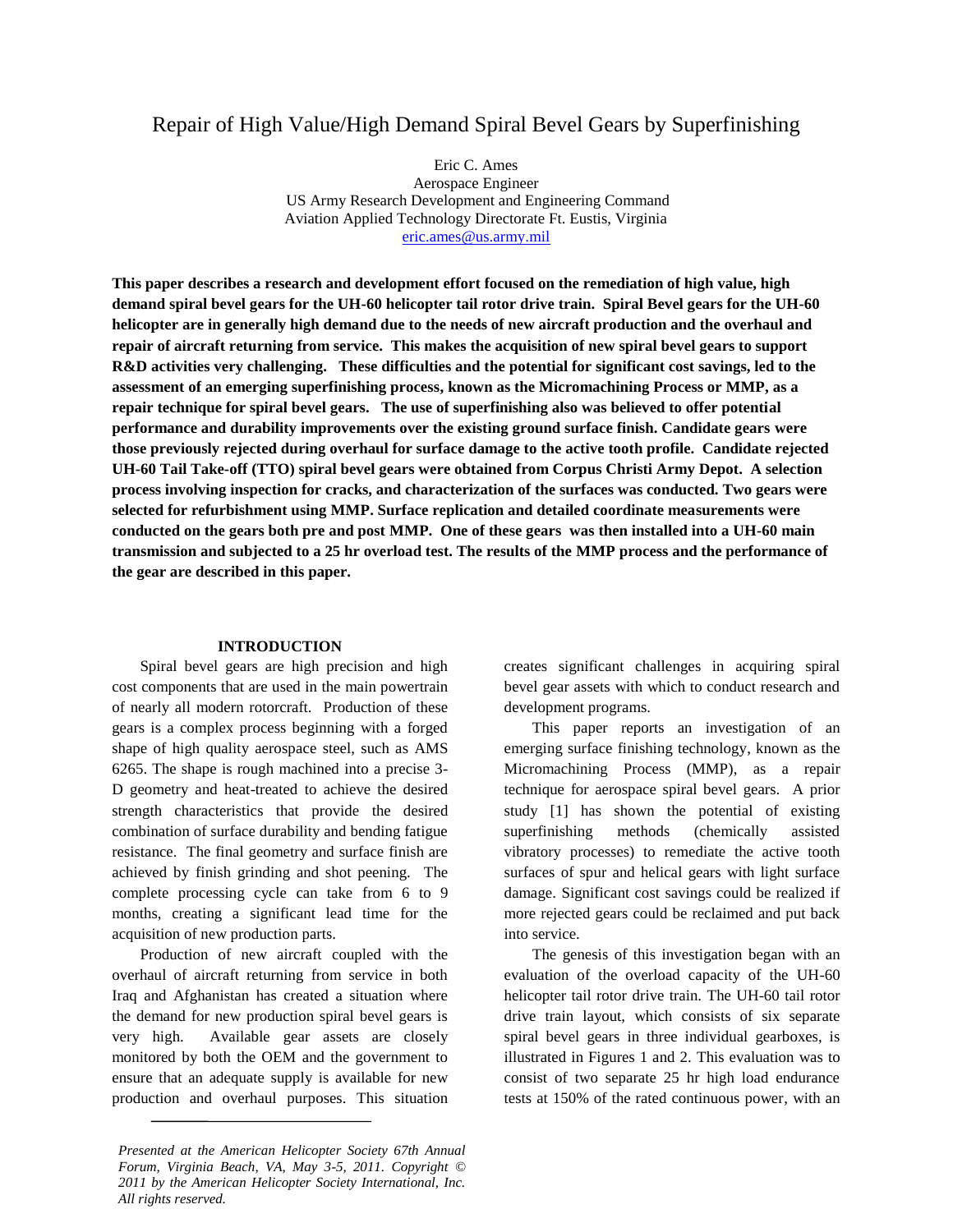additional test at 170% power with transients up to 200%.



**Figure 1. UH-60 Tail Drive Train Layout**



**Figure 2. UH-60 Tail Drive Train Spiral Bevel Gears**

## **Block I Overload Test Results**

The first block of testing was conducted in March of 2010 and utilized a mixture of new production gears and some with very low service usage. Testing revealed that the tail take-off bevel gear mesh has limited tolerance to sustained operation at these high overload conditions. Near the end of the test, a tooth fracture of the tail take-off (TTO) bevel gear was experienced. This fracture likely resulted from a line of micropits that formed on the root of the gear due to high contact pressures from the tip of the mating pinion. Figure 3 shows the posttest condition of both the TTO gear and its mating gear. Teeth of the TTO bevel gear are all heavily scuffed, and heavy wear, polishing, and scuffing are observed on the TTO pinion teeth.



**Figure 3. TTO Bevel Gear and Pinion post Block I Overload Testing**

## **Block II Overload Testing**

Acquisition of new production gears to conduct the second block of testing proved to be very difficult. Several specific gears had delivery times of more than 12 months. Two specific gears, the TTO pinion, and the tail rotor gearbox output gear (TRGBX) proved to be in extremely high demand with all existing production parts assigned to either new production aircraft or those undergoing overhaul.

In order to conduct the Block II overload testing in a reasonable timeframe, an effort to remediate several TTO pinion spiral bevel gears previously rejected at overhaul was undertaken. Additionally, an effort to remediate several TRGBX output gears, previously run in a Naval Air Warfare Center - Aircraft Division (NAWC-AD) research effort was also undertaken. The candidate UH-60 TTO spiral bevel pinion gears were provided by the U.S. Army's Aviation & Missile Command (AMCOM), Storage, Analysis, Failure Evaluation and Reclamation (SAFR) program at Corpus Christi Army Depot (CCAD). Candidate TRGBX output spiral bevel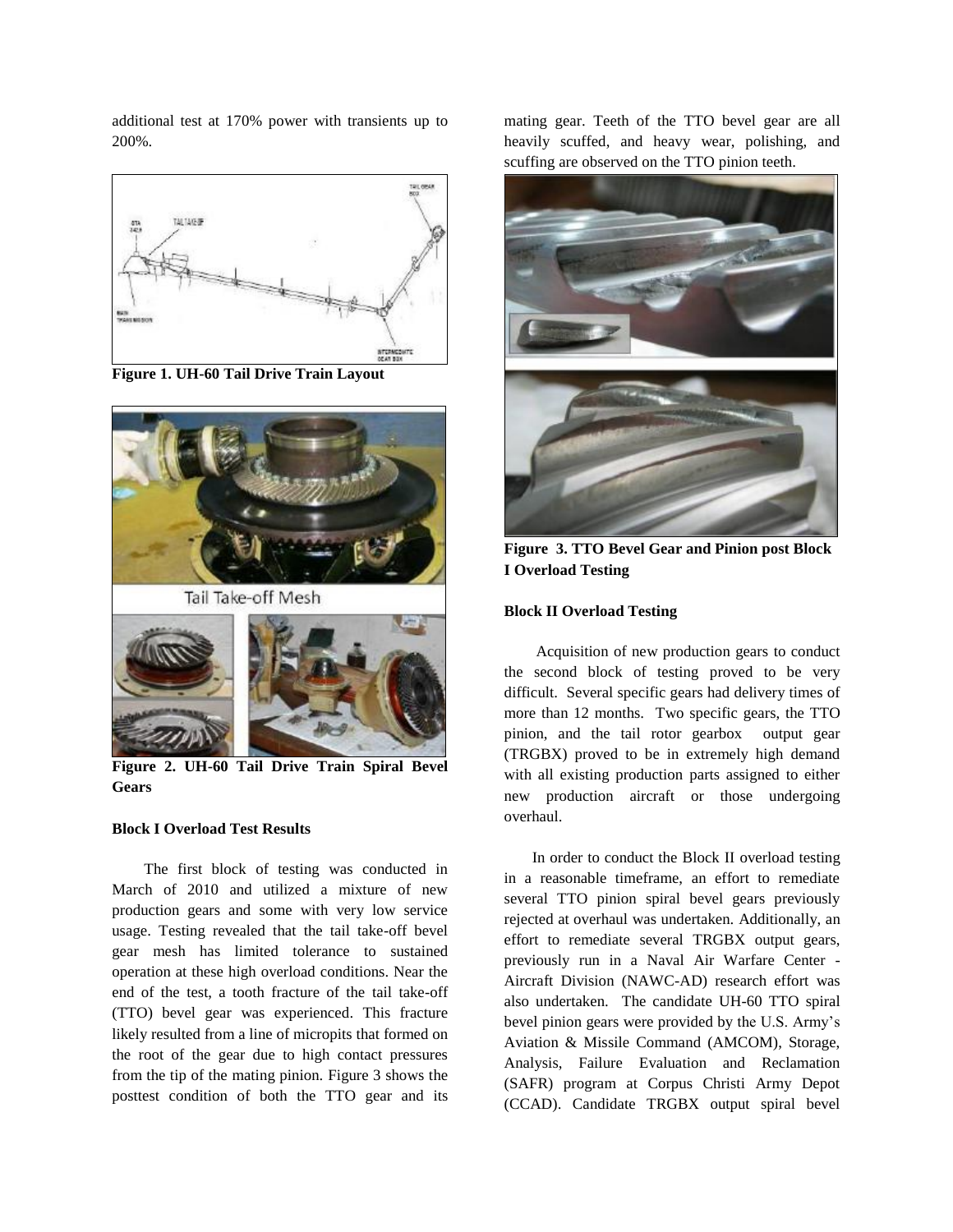gears were provided by NAWC-AD Propulsion and Power Division at Naval air Station, Patuxent River, MD. These gears were utilized to support previous UH-60 drive train seeded fault testing at NAWC-AD. Only the results of the remediation work on the TTO bevel pinions will be discussed in this paper, as the approach for the two different configurations was very similar.

The Army's SAFR Program provides expert parts failure analysis, repair development and remediation solutions to military aviation maintainers in support of their critical supply needs. SAFR accomplishes this by collecting "select mission essential" candidate parts removed at CCAD or other depot maintenance facilities. These candidate parts no longer meet current technical repair criteria, or are "Beyond Economical Repair" (BER) due to funding, maintenance capability or obsolescence issues. SAFR does not collect crash damaged or mutilated parts. Candidate parts selection is based upon critical supply need, complexity to manufacture, raw materials availability and/or long procurement lead times. The high cost and demand for rotorcraft spiral bevel gears makes them a significant item for the SAFR program.

Costs of the six individual gears in the UH-60 tail drive train are shown in Table 1. These costs were obtained using the Defense Logistics Agencies Integrated Mobile Database Quick Search Application and were acquired in January 2010. While a detailed MMP treatment cost for each of these specific gear configurations has not been

**Table 1. Cost of UH-60 Tail Drivetrain Gears**

| Gear                     | Part Number     | Cost     |
|--------------------------|-----------------|----------|
| <b>TTO Bevel Gear</b>    | 70351-38167-101 | \$9,436  |
| <b>TTO Bevel Pinion</b>  | 70351-48148-101 | \$7,291  |
| <b>IGB Bevel Pinion</b>  | 70357-06314-101 | \$6,643  |
| <b>IGB Bevel Gear</b>    | 70357-06315-101 | \$7,117  |
| <b>TRGB Bevel Pinion</b> | 70358-06619-101 | \$6,613  |
| <b>TRGB Bevel Gear</b>   | 70358-06620-102 | \$18,521 |

developed, based upon processing quantities of 20 or more parts in sequence, it is estimated that the processing cost should be less than \$1,000 per part.

### **Superfinishing Using the Micromachining Process**

The MMP superfinishing method is a technique originally developed in Europe for creating appearance enhancing finishes for the luxury watch making, high end jewelry and premium eyewear markets (reference 2.). MMP is a physical-catalyst surface treatment applied to items placed inside a treatment tank. The process uses a unique formulation of media developed in-house by the company BESTinCLASS. The MMP process is available in the US through MicroTek, which formed a Joint Venture with BESTinCLASS in 2009. Potential advantages of the MMP are uniform material removal (heal to toe and root to tip) and a very smooth surface finish on the order or 0.5 micro inches .

# **Characterization of Candidate Gears**

Four candidate TTO bevel pinions were provided by the SAFR program office for evaluation. Each of these four gears (Figure 4) had varying degrees of surface damage and wear. Photographs of the driving side of a select tooth from each gear are shown in Figure 5.



**Figure 4. Candidate TTO Pinions as Received from SAFR**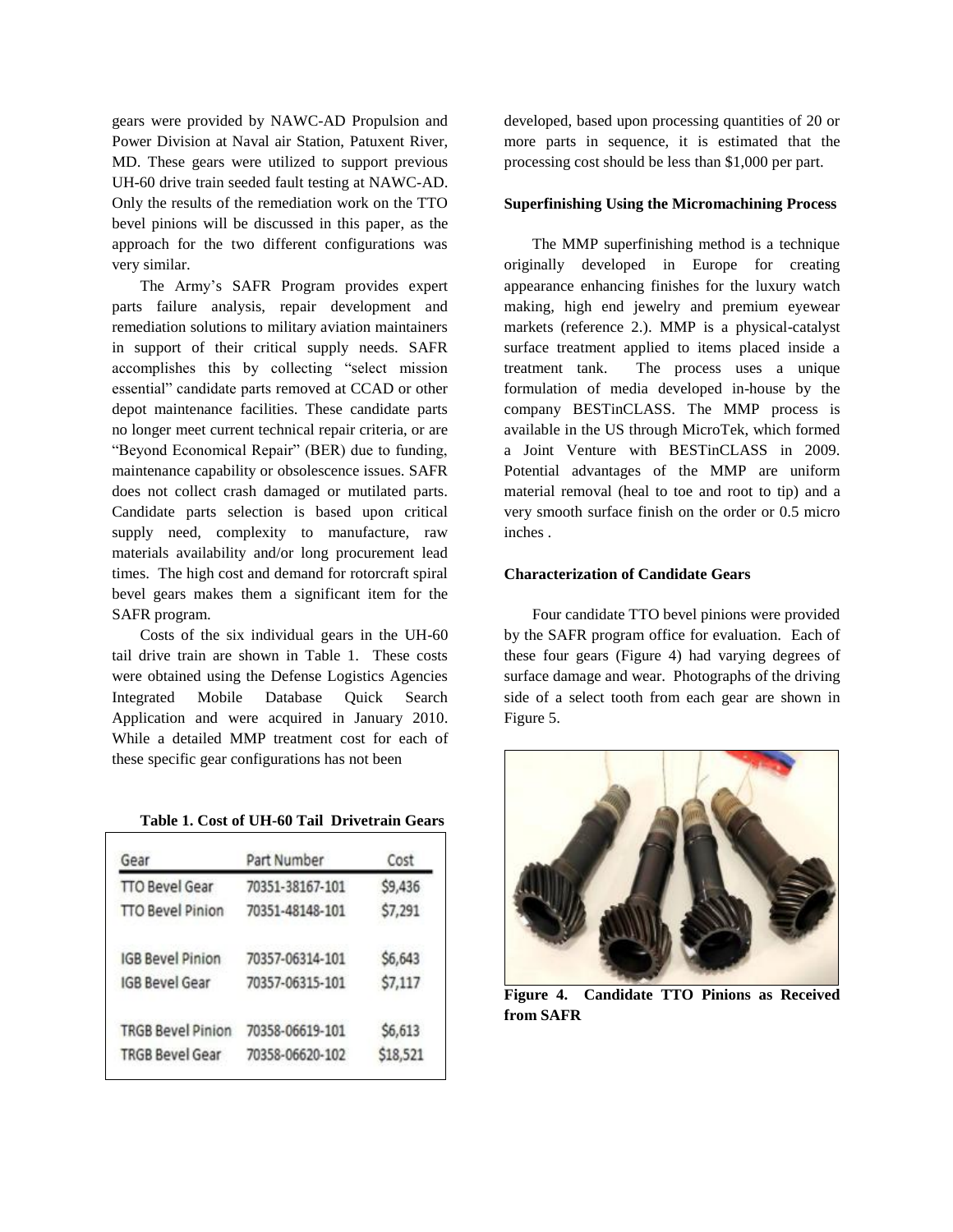

**Figure 5. Driving Tooth Surfaces of Candidate Pinions**

The candidate pinions were first sent to Overhaul Support Services (OSS), East Granby CT for nondestructive testing and ranking of the candidates in terms of suitability for repair and reassembly into the test gearbox. OSS is a FAA certified overhaul and repair facility specializing in dynamic components for Sikorsky Aircraft. Each of the pinions was subject to a magnetic particle inspection and found to be free of cracks. OSS ranked the damage of each of the pinions and recommended that two pinions (SN C518-00159 and SN A518-00011) were best suited for repair with SN C518-00159 being the least damaged.

These two pinions were then sent to Wedeven Associates (WA), Edgmont, PA for detailed characterization of the gear tooth surfaces. The techniques used by WA involved making silicone replicas of the gear teeth surfaces and subsequently using a Phase Shift Surface Interferometer to create 3-D representations of the tooth surfaces. These digital surface models were then analyzed to determine features such as overall roughness, wear and the maximum depth of specific defects or pits.

The replica material utilized, 101RF (general purpose/fast curing), was manufactured by Microset Product, Ltd. Warwickshire, UK. This product has been shown to have extreme sensitivity that can allow replication of the surface within 10 nanometers. Close-up photographs of the gear tooth surfaces and the associated silicone replicas are shown in Figures 6 and 7.



**Figure 6. Silicone Replica of TTO Bevel Pinion SN C518-00159**



**Figure 7. Silicone Replica of TTO Bevel Pinion SN A518-00011**

The approximate tooth height from root to tip is 0.31 inches. Three-dimensional analysis of the replicated surfaces was conducted at mid-span of the tooth face width as shown in the figures. Specific regions near the root, center, and tip were analyzed for mean surface roughness (Sa) and maximum pit depth. Results of this analysis are shown in Figure 8. To enhance the visual appearance of the surface features, a 20X magnification in the Z direction (depth) was applied.

It should be noted that the surface roughness measurements acquired by various optical methods discussed in this paper (Phase Shift Surface Interferometry and Confocal Microscopy) are shown as 3-D parameters based upon an analysis of a defined local area of the gear tooth surface. The Sa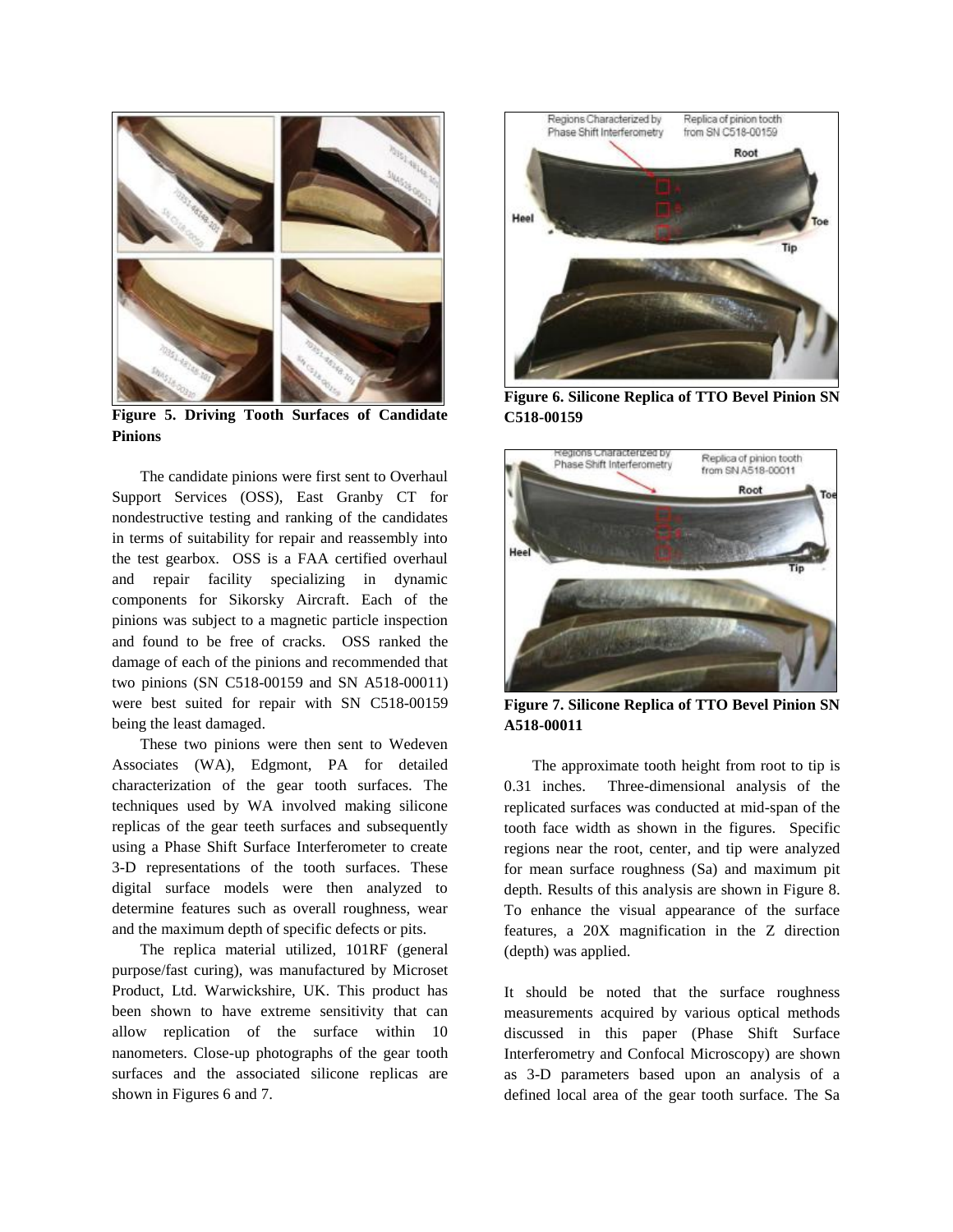parameter is the arithmetical mean height of the surface area and the Sq parameter is the root mean square height of the surface area. Other surface roughness measurements acquired by contacting methods are 2-D parameters and are relative to the direction which to probe is moved across the surface. Ra is a measurement of the average roughness or the height of the peaks from the mean surface. Rt is the total height of the profile from the lowest valley to the highest peak.



**Figure 8. As Received Surface Finish and Topography of Candidate TTO Bevel Pinions**

The surface of the TTO pinion SN C518-00159 was generally characterized as having minor damage consisting of surface scratches and some scattered superficial scuffing near the tooth tip. The surface of the TTO pinion SN A519-00011 shows severe micropitting and scuffing originating from the mid section of the tooth out to the tip. The depth of damage in this region is 100-200 micro-inches with a maximum pit depth of 400 micro-inches.

### **MMP Treatment Results**

Upon completion of the surface characterization, both pinions were delivered to MicroTek's facility in Hamilton, Ohio to undergo of the MMP surface treatment. The MMP process produces a very highly

polished surface with a high degree of reflectivity as can be seen in Figure 9. The effect appears to be uniform with the root and fillet areas having the same appearance as the tooth faces and top lands. To the casual observer, the part may appear to have been chrome plated post MMP.



#### **Figure 9. TTO Bevel Pinion Post MMP Treatment**

The pre and post MMP surface roughness of both candidate TTO bevel pinions was measured by MicroTek using a stylus based surface profilometer. Figure 10 shows the results for the TTO bevel pinion C518-00159. The values shown are an average of six individual measurements. It should also be noted that the drive and coast side measurements are in the transverse direction relative to any original finishing (grinding) features which tend to be longitudinally oriented (heal to toe) in nature. The longitudinal grinding features can be seen in the surface topography of the as-received C518-00159 in Figure 8. The root measurements were taken longitudinally or parallel to the lay of the grinding features.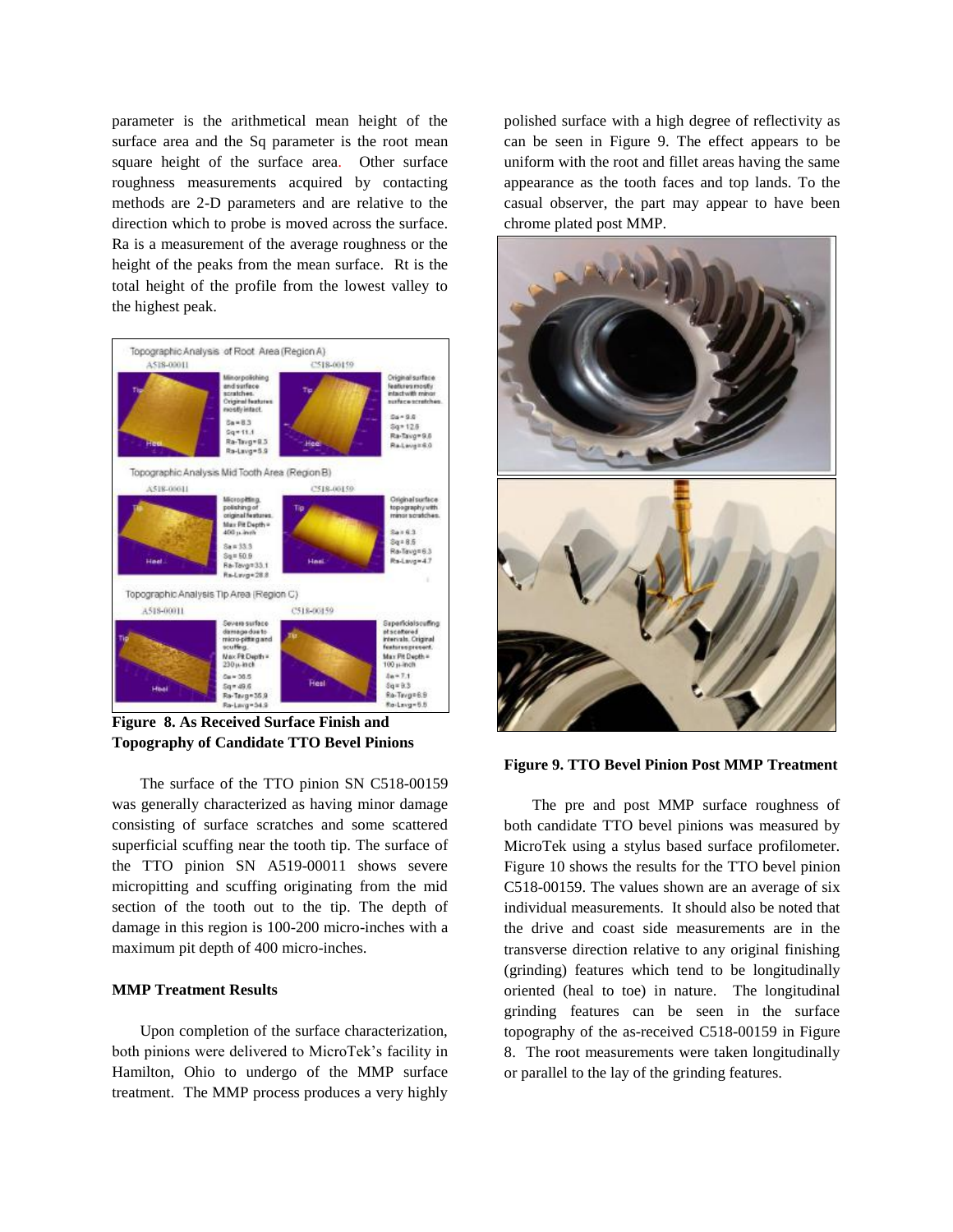

**Figure 10. Pre and Post MMP Surface Roughness of TTO Bevel Pinion C518-00159**

The TTO bevel pinion A518-00011 proved to be more challenging for the MMP treatment as the surface damage was much more pronounced. Because this was the first time that MicroTek had attempted to reclaim a part of this particular material and geometry, the MMP method was conducted in two stages. The initial processing was deliberately light to assess the material removal rate versus time. Figure 11 shows the results obtained after the initial and final processing. The remnants of the original



**Figure 11. Pre and Post MMP Surface Roughness of TTO Bevel Pinion A518-00011**

pitting damage (shown in Figure 7) can clearly be seen on the tooth surface after the initial MMP treatment. The second (final) treatment essentially removed evidence of the damage, providing a very smooth surface finish.

## **Topographical Inspection**

Both candidate gears were subject to a topological inspection to assess the total amount of material removed and assess the gears conformance to the drawing specifications. The TTO bevel pinion A518-00011 was sent to Gleason Works, Rochester New York for inspection at three different points in the process; prior to the initial MMP treatment, and after the initial and final MMP treatments. The TTO bevel pinion C518-00159 was inspected post MMP treatment by Sikorsky Aircraft against their digital master gear.

Figure 12 shows the effect of the initial MMP treatment on the tooth topography of bevel pinion A518-00011. As expected, the changes were minimal with a maximum of 0.00009 inches being removed from the top land on the concave (driving) side of the tooth. It should



**Figure 12. TTO Bevel Pinion A518-00011 Flank Form Analysis After Initial MMP Treatment**

be noted that Gleason's analysis selects a center point on the tooth as a zero point. The positive values indicated in the root must be added to the negative values shown on the tip to arrive at the total amount of material removed. Figure 13 shows the results of the topographical inspection performed after the second MMP treatment of A518-00011. The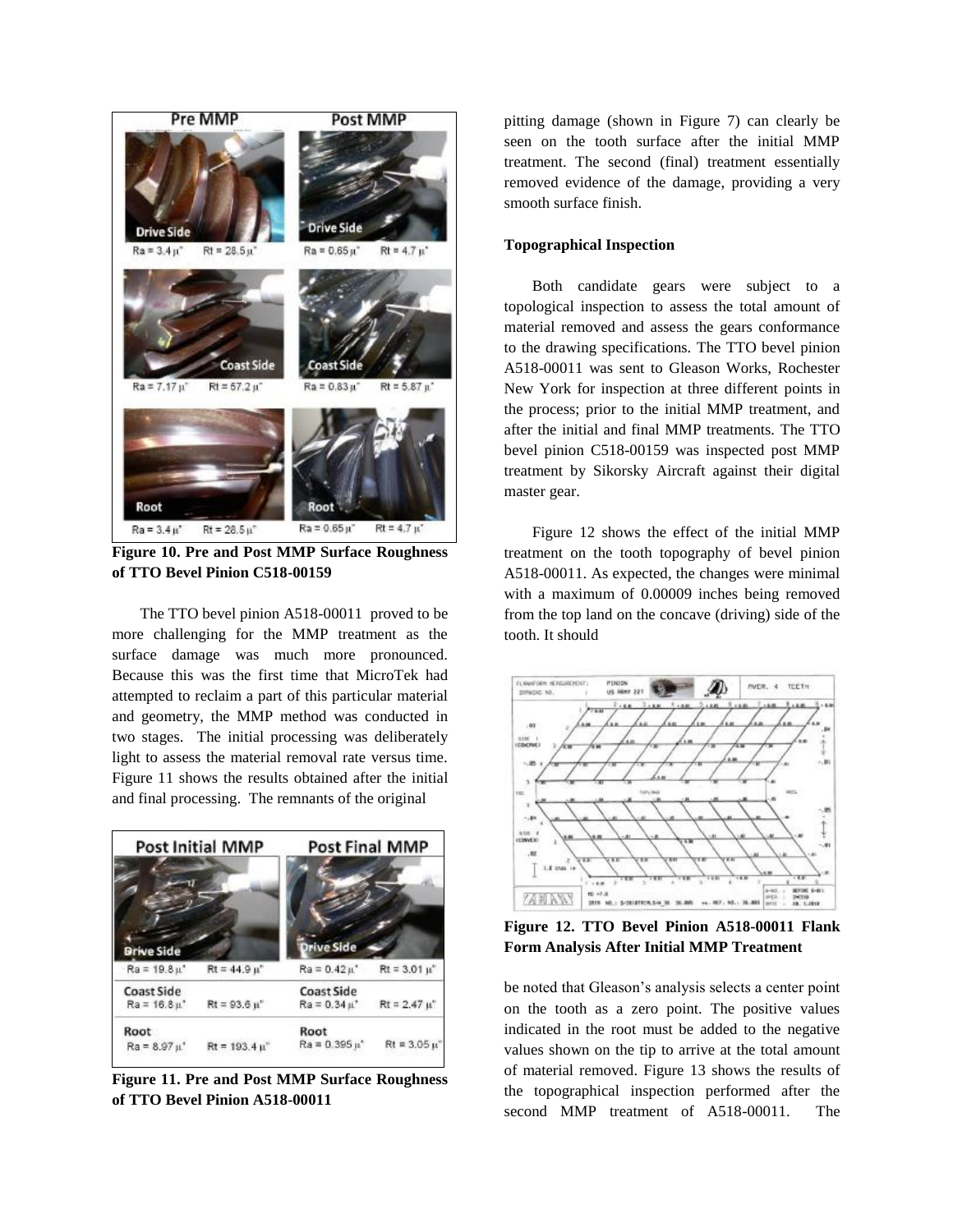material removal is significantly greater than that achieved in the initial processing. The distribution of material removal is generally uniform from the root



**Figure 13. TTO Bevel Pinion A518-00011 Flank Form Analysis After Final MMP Treatment**

up to approximately 75% of the tooth height and also from heel to toe. In the tip region of the tooth, more material was removed with a maximum reduction of 0.00039 inches on the toe end of the concave (driving) side and 0.00019 inches on the tip of the heel. Observation of the convex (coast) side of the tooth shows a very similar pattern with nearly equal material removal characteristics and the same toe bias. The amount of material removal is consistent with the depth of damage identified during the initial tooth replication and surface analysis as shown in Figure 6. Based upon the Gleason analysis, the change in tooth thickness was determined to be minimal and on the order of 0.0001 inches.

The results of the Sikorsky topological measurements of pinion C518-00159 are shown in Figure 14. The measurements shown are the total deviations from the digital master gear geometry. The maximum deviation on the concave (drive) side of the tooth is -0.00041 inches on the tip of the heel. This is within the 0.0005 inches tolerance allowed by Sikorsky for the drive side of primary power gears of this class and size. While the concave (coast) side of the tooth has significantly more deviation from the master gear, it too is well within tolerance as the requirements for the cost side are double (0.001 inches) that of the drive side. Measurement of the tooth thickness revealed that the change was very small and the pinion would provide a backlash of 0.055 inches when mated with its driving gear. The tolerance on backlash is 0.04 to 0.06 inches.



**Figure 14. Flank Form Analysis of TTO Bevel Pinion C518-00159 After MMP Treatment**

#### **Post MMP Surface Analysis**

Surface replicas were made of the same teeth on each pinion after the MMP treatment. The replicas were evaluated by Wedeven Associates and the results are shown in Figures 15 and 16.



**Figure 15. Pinion A518-00011 Post MMP Surface Finish and Topography Characteristics**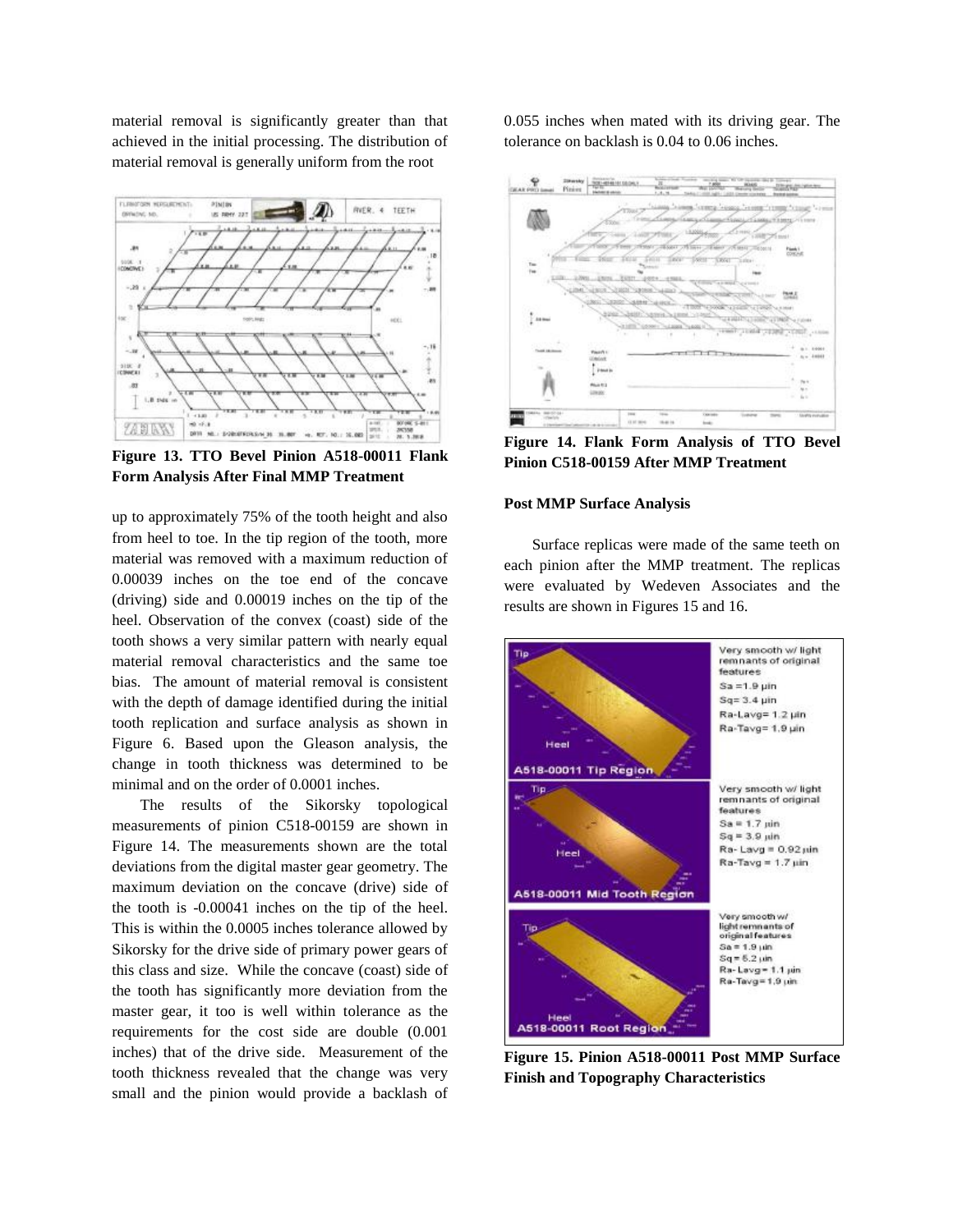

**Figure 16. Pinion C518-00159 Post MMP Surface Finish and Topography Characteristics**

The surfaces of the gear teeth have a significantly improved finish and exhibit a nearly isotropic texture with only faint remnants of the original wear and machining features. It should be noted that pinion A518-00011 has several randomly distributed pits in each of the three regions. The depth of these pits is approximately 10-20 micro inches (0.23- 0.45 microns) and is probably a remnant from the original surface damage as received (see Figures 7 and 8). Additional MMP treatment may have been able to reduce further the number of these pits. This type of investigation was not possible during this effort due to the small quantity of available assets and associated risk of removing too much material and driving the gear physical geometry past the allowable minimums for tooth thickness and deviation from the desired tooth topography.

### **Pinion Selection and Gearbox Assembly**

While both pinions met the drawing specifications, pinion C518-00159 was the first to become available and was thus selected for assembly and test. In hindsight, this may have been fortuitous since it appeared to have less residual surface pits than A518-00011. Assembly of the test gearbox was performed by Overhaul Support Services (OSS), East Granby, Connecticut. OSS is an FAA certified repair facility for many models of Sikorsky helicopters including the H-60 line of aircraft. Assembly was completed without issue. An acceptable contact pattern was achieved and is shown in Figure 17. The full gear mesh can be seen in Figure 2.



**Figure 17. Contact Pattern Achieve During Assembly with Pinion C518-00159**

## **Gearbox Testing**

The tests were performed at the Naval Aviation Warfare Center - Aircraft Division (NAWC-AD), Helicopter Drive System (HeDS) test facility located in Patuxent River, MD. The HeDS consists of a structural rig capable of physically supporting the MH-60K Main Gearbox MGB, the input modules, the IGB, and the TGB. Two T700-GE-701C (one engine operation was adequate for providing the necessary HP to the tail drive system) engines are used to drive the test gearboxes. The horsepower developed by the single engine was transmitted through the main input module and MGB. The IGB and TGB were driven as they are in the aircraft by the tail rotor take-off flange out of the MGB. The MGB was only lightly loaded for this test. The IGB and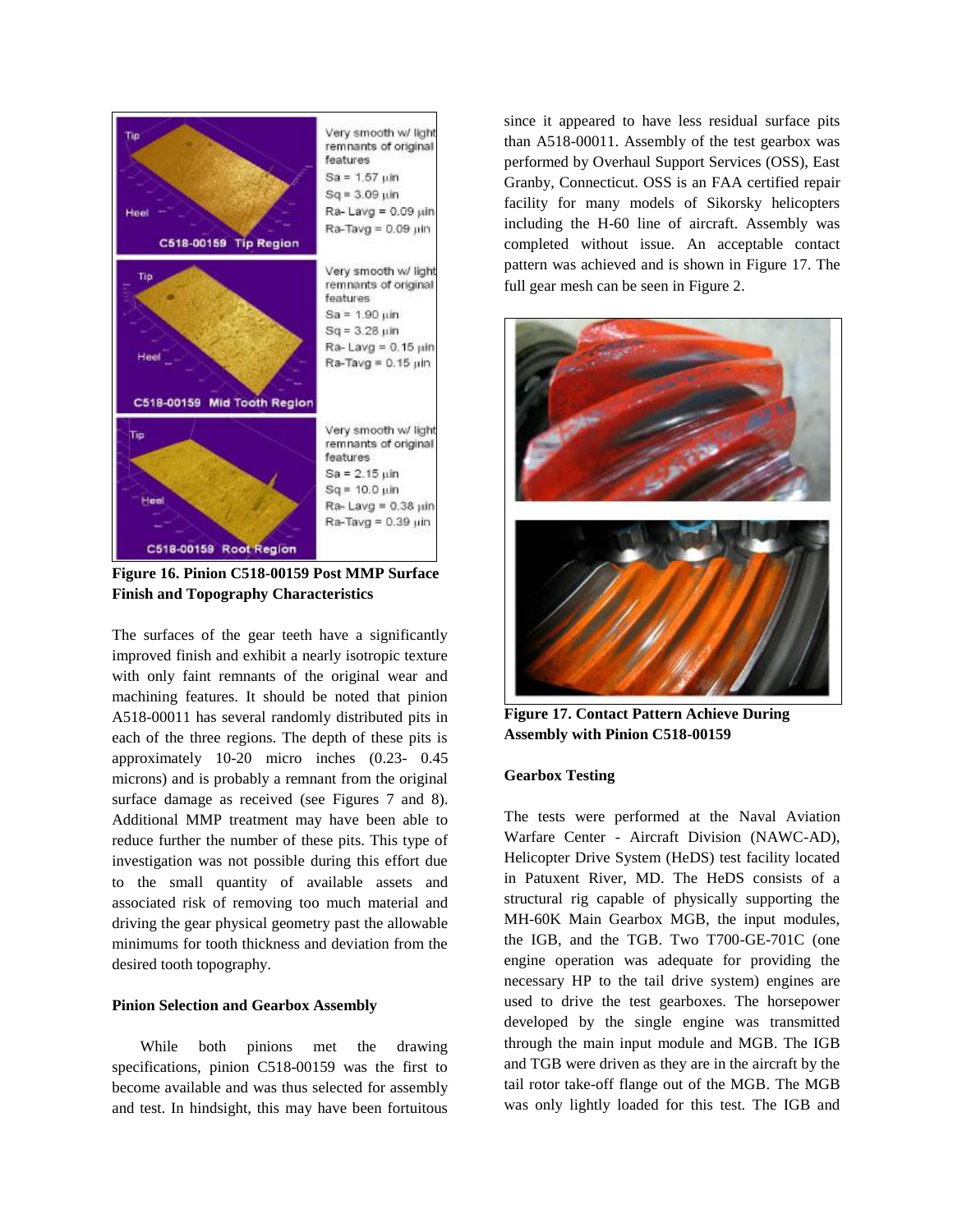TGB were loaded through a single-disk waterbrake dynamometer manufactured by The Kahn Company. The test gearboxes as installed in the HeDS facility are shown in figure 18. Testing was completed in September 2010. Approximately 32 hrs of total operation was accomplished with 16 hrs accumulated at 800 hp, 1 hr accumulated at powers exceeding 900 hp, and 47 minutes at powers slightly exceeding 1050 hp. It should be noted that the TTO gear mesh is currently qualified for maximum continuous operation at 524 hp. Figure 19 shows the posttest condition of the TTO pinion and mating bevel gear.



**Figure18. HeDS Facility with Test Gearboxes Installed**



# **Figure 19. Post Test TTO Pinion and Bevel Gear Gear Tooth Finish and Topography Changes During Testing**

In order to observe the changes in surface finish and topography as the gear mesh accumulated cycles, silicone replicas were taken at several intervals during the test. This process included removal of the TTO pinion and thorough cleaning of both the pinion and the driving gear to get a quality replica. This proved to be a challenge for the TTO bevel gear as it was only accessible through the TTO pinion housing bore. After some trial and error, the HeDS technicians were able to develop a technique that produced high quality replicas. Replicas of the MMP treated pinion and the mating gear were taken after the 2 hour break-in run, after 12.5 hrs of running at 800 hp, and after 33.5 hrs of running which included the 900 hp operation and the transient runs to 1050 hp. Photographs of the replicas themselves are shown in Figure 20. The development of a line of micropits



**Figure 20. Replicas of TTO Pinion C518-00159 taken at 2 hrs (1p), 12.5 hrs (2p), and 33.5 hrs (5p) of test time**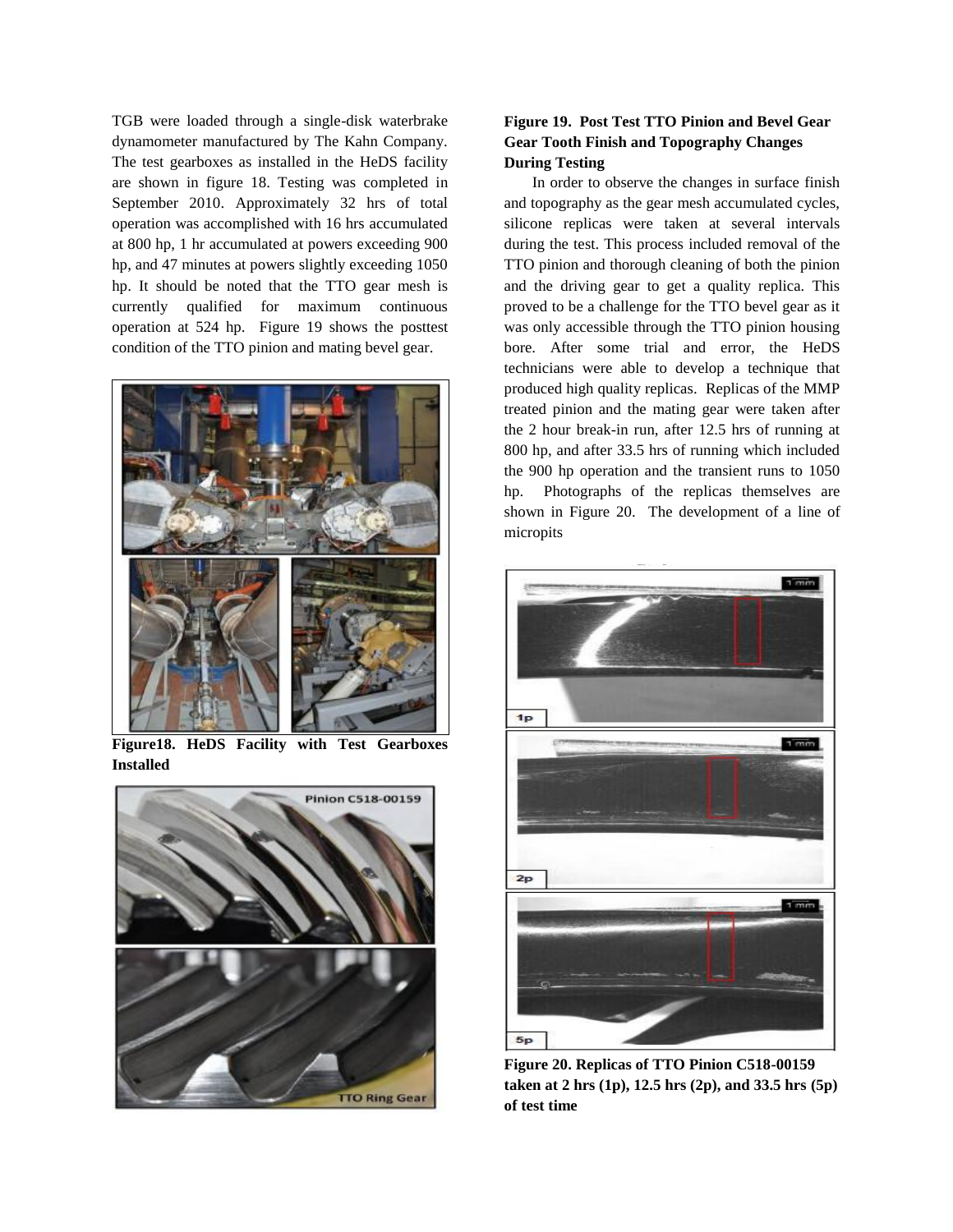can clearly be seen in replica 2p which was taken at 12.5 hrs of running. This area corresponds to the root area of the actual pinion and is likely the result of an area of high contact stress due to the lack of adequate tip relief at the very high overload conditions applied during the testing. The growth of the line of these pits along the root of the pinion face can be clearly seen in replica 5p which was taken at the conclusion of the testing. A replica taken of the mating gear at the conclusion of the testing is shown in Figure 21. There are no indications of damage to the gear. The directionality of the surface topography of the gear, which was a new production part without the MMP treatment, can clearly be seen in the replica. The directionality of the surface is a direct result of the original grinding process.



**Figure 21. Replicas of TTO Gear Taken at 33.5 hrs (5p) of test time**

A detailed 3-D analysis of these replicas was performed by Coubrough Consulting, LLC Independence, Ohio. The replica surfaces were measured using a NanoFocus μsurf topometer employing confocal technology. Localized regions of the tooth tip, mid, and root areas were evaluated similar to the pre-test evaluation. The pinion surfaces are shown in Figures 22 thru 24. The roughening of the tip region, slight polishing of the mid tooth region, and formation of a line of micropits in the root area can clearly be seen. The surfaces of the TTO gear that mates with the pinion are shown in Figures 25, 27 and 28. The TTO gear replica taken after 2 hrs of testing was of poor quality and prevented detailed analysis. Figure 25 shows the surface roughness and topography of the TTO bevel gear prior to testing. The surface finish was measured as 15 micro inches (Sa). It should be noted that the TTO gear is not shot peened. Measurements of a production intermediate gearbox spiral bevel pinion, which is ground and shotpeened (Figure 26) show a surface roughness of 12 micro inches (Sa). While the measured Sa values are similar, the texture of the two surfaces is clearly different with the shot peened surface having less directionality as the peaks of the grinding features are reduced. As the endurance testing progressed, a dark line developed on the root area of the TTO bevel gear (see Figure 19). The replica analysis failed to show indications of any change in topography associated with this feature which may be an oil stain. The effect of additional running at 800 hp and the higher transient loads appeared to have little further influence upon the TTO gear surface finish and topography with only a slight changes in surface finish as shown in Figures 27 and 28.



**Figure 22. Surface Roughness and Topography of TTO Pinion After 2 hrs of Testing**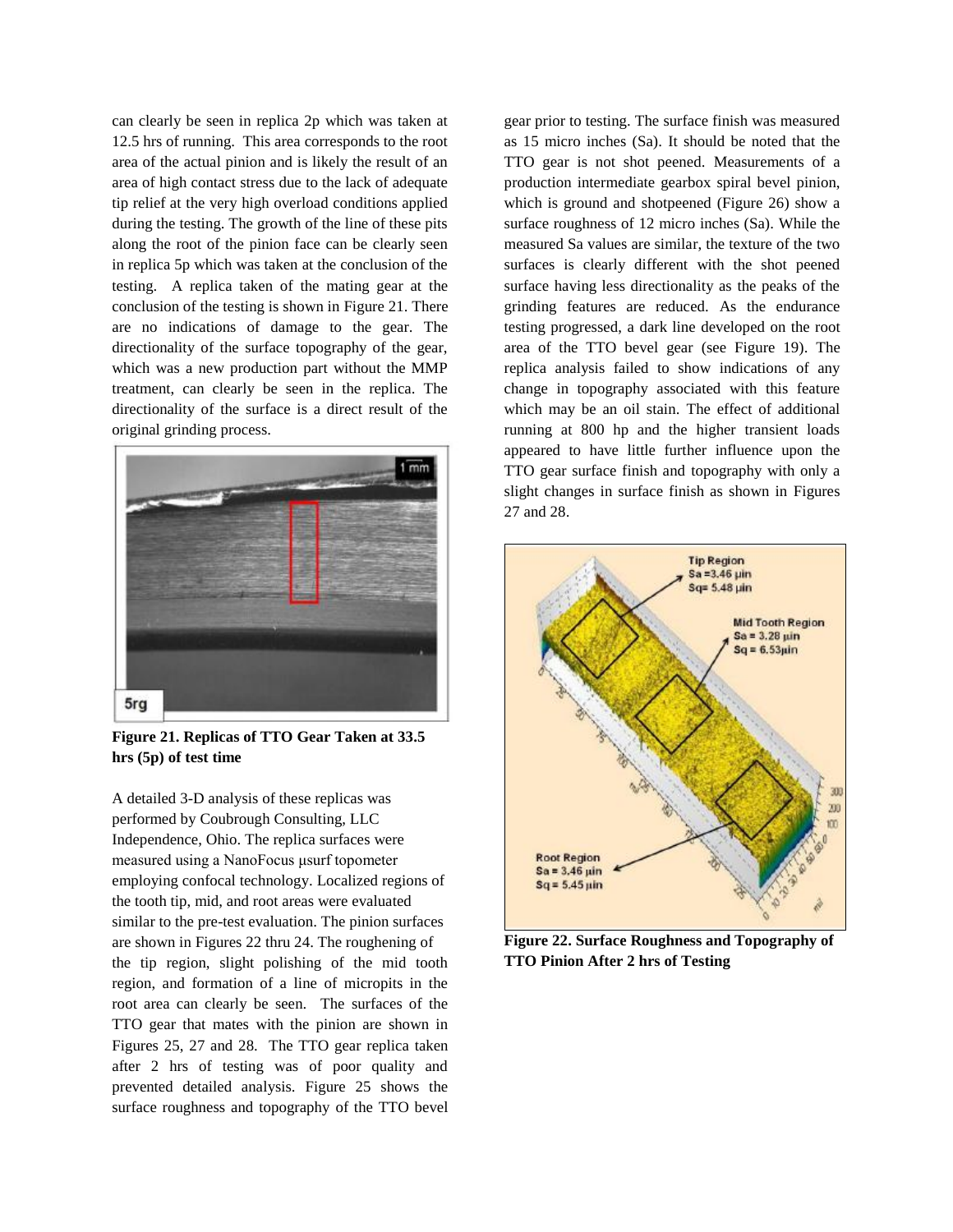

**Figure 23. Surface Roughness and Topography of TTO pinion after 12.5 hrs of Testing**



**Figure 24. Surface Roughness and Topography of TTO Pinion After 33.5 hrs of Testing**



**Figure 25. Surface Roughness and Topography of TTO Gear Prior to Testing**



**Figure 26. Surface Roughness and Topography of New Production IGB Pinion** 



**Figure 27. Surface Roughness and Topography of TTO Gear After 12.5 hrs of Testing**